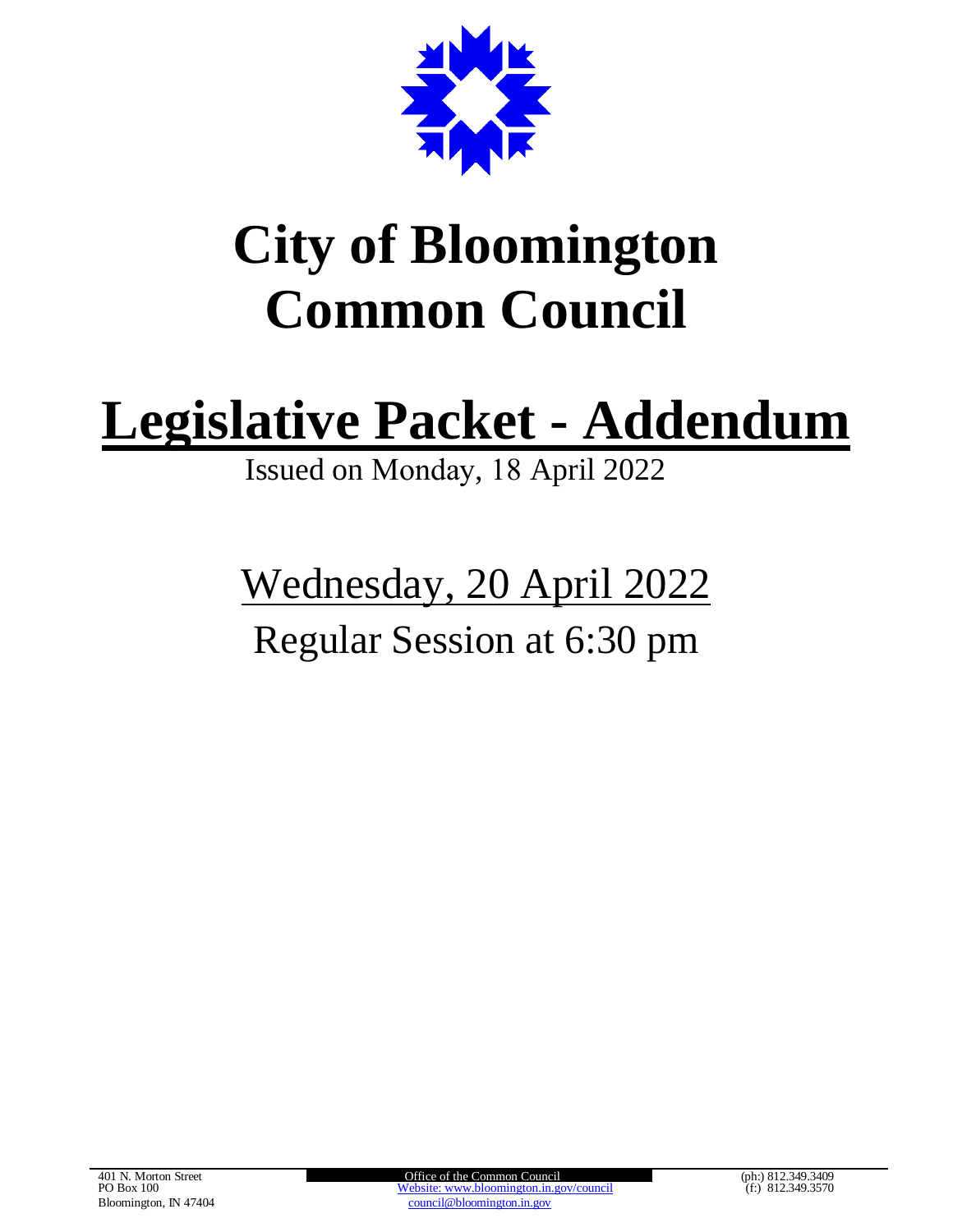#### **RESOLUTION 22-10**

#### **RESOLUTION IN SUPPORT OF THE INDIANA GRADUATE WORKERS COALITION – UNITED ELECTRICAL WORKERS**

- WHEREAS, Indiana University graduate student employees have organized through the Indiana Graduate Workers Coalition - United Electrical Workers (IGWC-UE) to raise concerns regarding compensation and fees, raises, benefits, equity for international graduate workers, and a formal grievance procedure. For example, the Coalition points out that for six years between 2014 and 2020, the vast majority of graduate employees at Indiana University did not receive a raise, while graduate student fees, especially those levied upon international graduate workers, have continued to increase. To this day many graduate Student Academic Appointees do not earn sufficient compensation to pay living expenses; and
- WHEREAS, after repeated attempts to increase stipends and reduce fees have failed, the IGWC-UE has pursued unionization of graduate student employees at Indiana University following the university's Human Resources policy on Conditions for Cooperation Between Employee Organizations and the Administration of IU; and
- WHEREAS, through the IGWC-UE's organizing efforts, more than 1,750 of approximately 2,500 Indiana University graduate workers have signed union cards indicating they want to be represented by the union, representing a supermajority of the intended bargaining unit; and
- WHEREAS, the Provost of the Indiana University Bloomington campus, Rahul Shrivastav, and the President of Indiana University, Pamela Whitten, have refused to recognize the graduate workers union or negotiate with IGWC-UE to try to address their concerns, refusing to recognize graduate workers within their existing HR policy on employee organizations; and
- WHEREAS, 97.8% of the IGWC-UE members who voted were in favor of a strike, which began on Wednesday, April 13, 2022 and which has far-reaching impacts on the university as a whole, and by extension, on the Bloomington community; and
- WHEREAS, Indiana University graduate student workers are essential members of the Bloomington community who often struggle financially while trying to pursue their studies despite their employment as Student Academic Appointees, and equitable graduate worker pay is in the best interests of the city's economic and social well-being; and
- WHEREAS, all workers should have the right to unionize in order to gain a seat at the table to advocate for their well-being as employees, and such employee organization is recognized in Indiana University's HR policies; and
- WHEREAS, the Common Council of the City of Bloomington has long supported the rights of working people in the City of Bloomington through adoption of legislation such as:

- the City of Bloomington Living Wage Ordinance (Ordinance 05-08, first adopted in 2005, as amended from time to time);

- Resolution 07-10 supporting the Employee Free Choice Act and recognizing as a fundamental right workers' ability to unionize; and

- Resolution 21-24 supporting the federal Protecting the Right to Organize Act and again recognizing workers' fundamental right to unionize; and

WHEREAS, graduate students at several other universities, public and private, including peer institutions such as the University of Wisconsin, the University of Iowa, and the University of Michigan, have for decades had graduate worker unions recognized by their universities;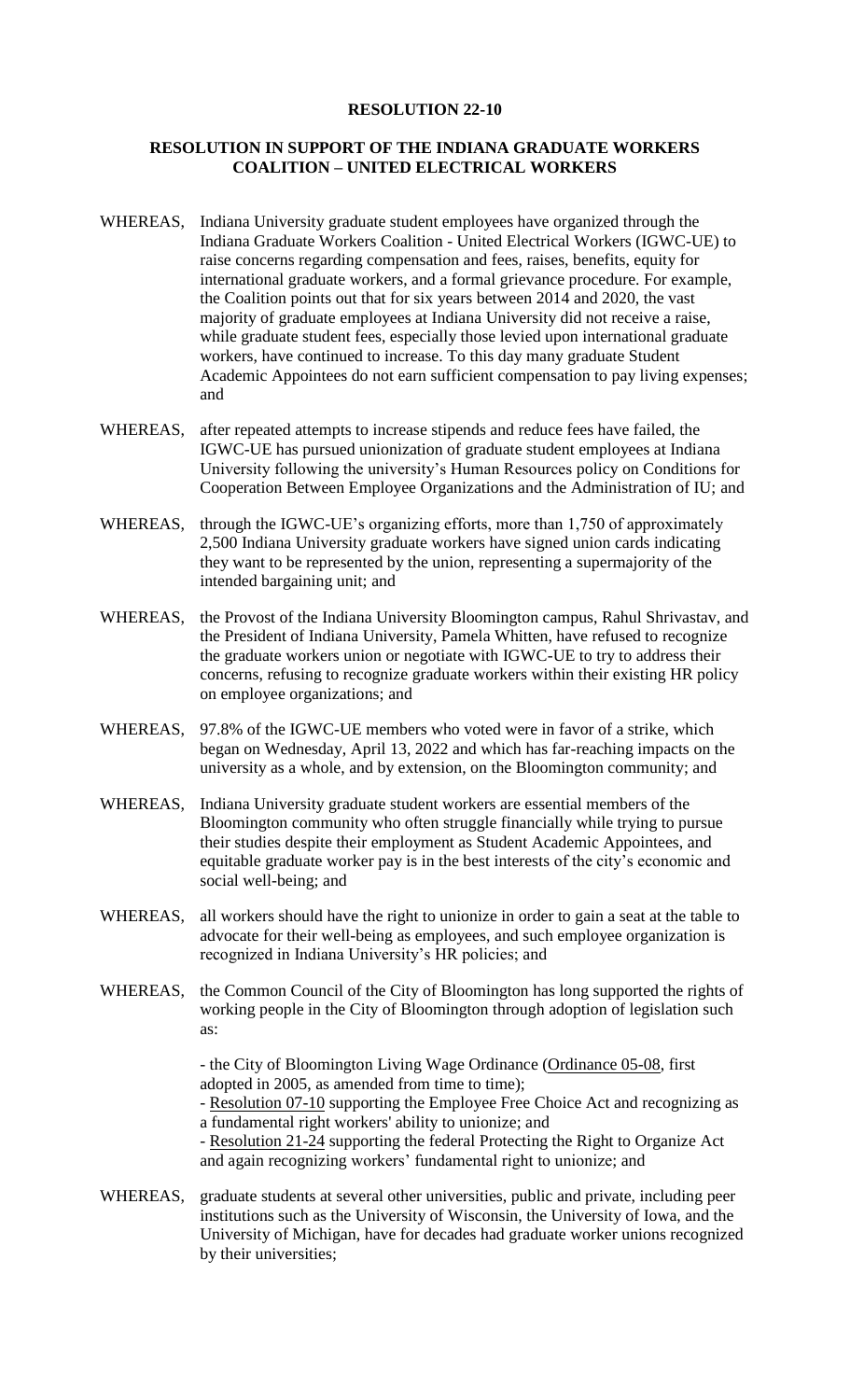NOW, THEREFORE, BE IT RESOLVED BY THE COMMON COUNCIL OF THE CITY OF BLOOMINGTON, MONROE COUNTY, INDIANA, THAT:

- SECTION 1. The City of Bloomington supports the rights of Indiana University graduate student workers to unionize and strike, and urges the Indiana University administration to recognize Indiana Graduate Workers Coalition - United Electrical Workers as the chosen representative for graduate workers and enter into good faith negotiations with IGWC-UE.
- SECTION 2. Upon adoption, the City Clerk shall send a copy of this resolution to President Pamela Whitten, IU-Bloomington Provost Rahul Shrivastav, the IU-Bloomington Vice Provost for Faculty and Academic Affairs Eliza Pavalko, and the IU Board of Trustees.

PASSED AND ADOPTED by the Common Council of the City of Bloomington, Monroe County, Indiana, upon this \_\_\_\_\_\_ day of \_\_\_\_\_\_\_\_\_\_\_\_\_\_\_\_\_, 2022.

> SUSAN SANDBERG, President Bloomington Common Council

\_\_\_\_\_\_\_\_\_\_\_\_\_\_\_\_\_\_\_\_\_\_\_\_\_\_\_\_\_\_

ATTEST:

\_\_\_\_\_\_\_\_\_\_\_\_\_\_\_\_\_\_\_\_\_\_\_\_\_\_\_\_\_\_ NICOLE BOLDEN, Clerk City of Bloomington

PRESENTED by me to the Mayor of the City of Bloomington, Monroe County, Indiana upon this \_\_\_\_\_\_\_\_\_\_\_ day of \_\_\_\_\_\_\_\_\_\_\_\_\_\_\_\_\_\_\_\_\_\_\_\_, 2022.

\_\_\_\_\_\_\_\_\_\_\_\_\_\_\_\_\_\_\_\_\_\_\_\_\_\_\_\_\_\_ NICOLE BOLDEN, Clerk City of Bloomington

SIGNED and APPROVED by me upon this \_\_\_\_\_\_\_\_ day of \_\_\_\_\_\_\_\_\_\_\_\_\_\_\_\_\_, 2022.

JOHN HAMILTON, Mayor City of Bloomington

\_\_\_\_\_\_\_\_\_\_\_\_\_\_\_\_\_\_\_\_\_\_\_\_\_\_\_\_\_\_

#### **SYNOPSIS**

This resolution is co-sponsored by Councilmembers Piedmont-Smith, Flaherty, Rollo, and Rosenbarger. It supports the rights of Indiana University graduate student workers to unionize and strike. It urges the Indiana University administration to recognize the Indiana Graduate Workers Coalition - United Electrical Workers as the chosen representative for graduate workers and to enter into good faith negotiations with IGWC-UE. It directs the City Clerk to send copies of this resolution to specified Indiana University officials.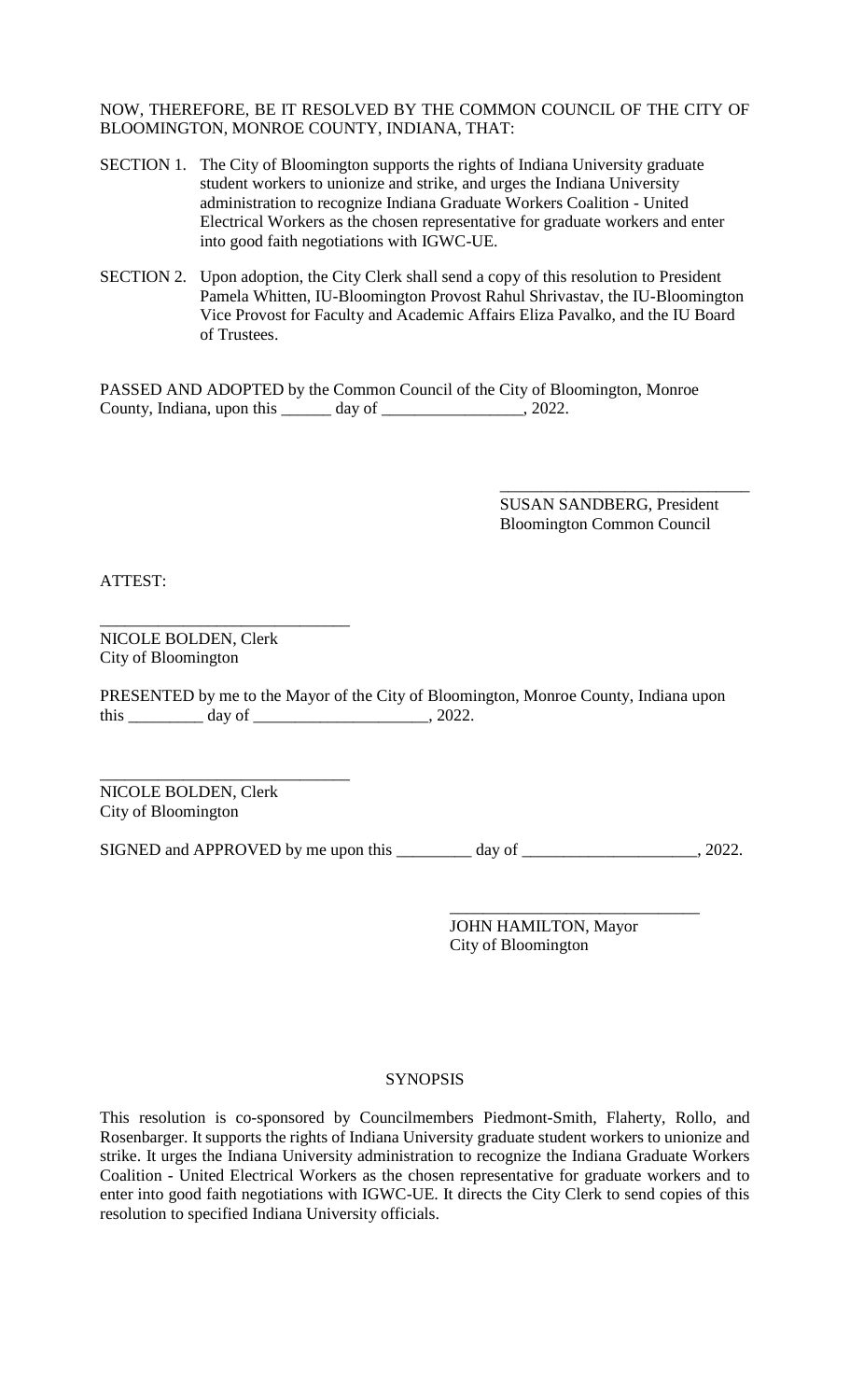# **Conditions for Cooperation Between Employee Organizations and the Administration of IU**

HR-12-20

# **About This Policy**

**Effective Dates:** 07-07-1966

**Last Updated:** 01-30-2009

**Responsible University Administrator:** Board of Trustees, Indiana University

**Policy Contact:** IU Human Resources askHR@iu.edu

# **Scope**

This policy applies to all Staff employees.

# **Policy Statement**

WHEREAS, it is the policy of the Trustees of Indiana University to receive and consider suggestions and advice from the university Staff employees in the formulation of policies and in the solution of problems affecting the general welfare of, the working conditions of, and the services rendered by the Staff of the university; and

WHEREAS, the rights of employees, independently, to associate themselves together, whether that association is known as a union or by some other name, is recognized in Indiana, and there is no legal bar to the collective presentation of their employment interests to the public officials charged with the duty of fixing the terms of employment (Indiana Attorney General Opinion #55); and

WHEREAS, subject to law and the paramount requirements of public service, the interests of Indiana University are served by provisions for orderly methods and procedures for the collective presentation of employeeemployment interests, if employees so desire; and

WHEREAS, effective employee organization and management cooperation in the university requires a clear understanding of the respective rights and obligations of employee organizations, university administration, and University Trustees;

NOW, THEREFORE, the Trustees of Indiana University adopt the following procedures for the recognition of employee organizations and the consideration of collective presentations of their views, suggestions and employment interests. These provisions will not be construed as the relinquishment by the Trustees of their obligations, responsibilities and authorities, conferred upon them by the people of the state through legislative statutes to act in final judgment on the management of institutional affairs in the public interests, nor as a recognition by the Trustees of a right to strike by employees of the university, or of a right to take any other concerted action to impede, or to threaten to impede, the Trustees or administrative officials in the operation of the university.

# **Procedure**

# **Section 1**

(a) Staff employees of the university will have the right, freely and without fear of penalty or reprisal, to form, join and assist any lawful employee organization, or to refrain from any such activity.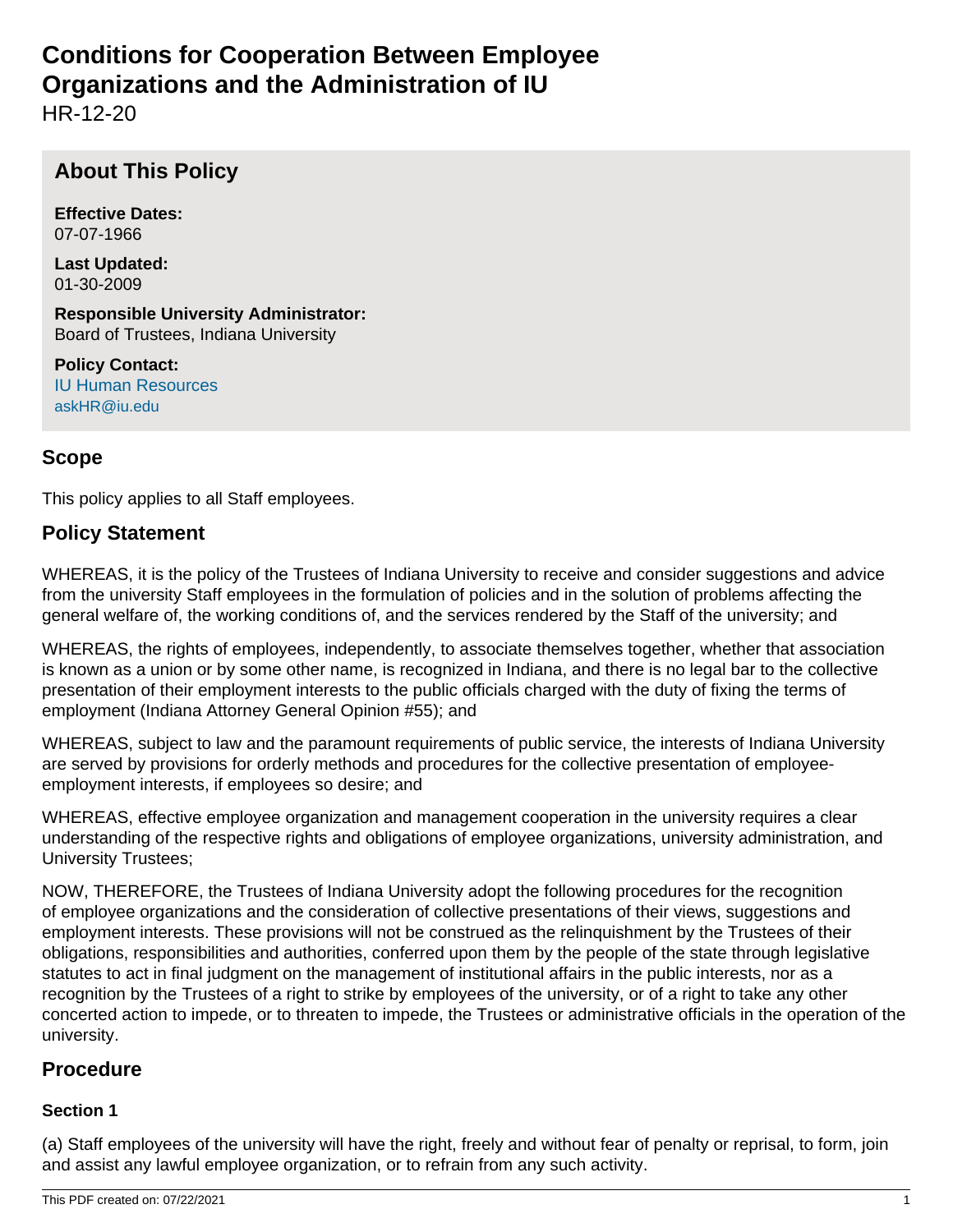(b) The rights described in this section do not extend to participation in the management of an employee organization, or acting as a representative of any such organization, where such participation or activity would result in a conflict of interest or otherwise be incompatible with law or with the official duties of an employee.

# **Section 2**

(a) The term employee organization will mean any lawful association, labor organization, federation, employee council, or brotherhood having as a primary purpose the improvement of working conditions among university Staff employees, but such term will not include any organization (1) which asserts the right to strike against the State of Indiana or any agency thereof, or to assist or participate in any such strike, or which imposes a duty or obligation to conduct, assist or participate in any such strike, or (2) which advocates the overthrow of the constitutional form of government in the United States, or (3) which discriminates with regard to the terms of conditions of membership because of race, color, age, religion, national origin, disability, ethnicity, gender, marital status, sexual orientation, or veteran status.

(b) The term appropriate staff unit means any unit agreed to by the university and an employee organization entitled to and seeking exclusive recognition in accordance with the terms of this document and the guidelines established by university officials delineating appropriate staff units. In the event of a disagreement between officials representing the administration of the university and the employee organization concerning the composition of an appropriate staff unit, the President will designate an appropriate staff unit.

# **Section 3**

(a) University officials will accord exclusive recognition to employee organizations which request such recognition in conformity with the requirements specified in Sections 2 and 4 hereof except that no recognition will be accorded to any employee organization which the Trustees consider to be subject to corrupt influences or influences opposed to basic democratic principles.

(b) Exclusive recognition of an employee organization will continue so long as such organization satisfies the criteria of this directive applicable to such recognition unless the majority of the appropriate staff unit employees determine that the exclusive representation designation should be discontinued, in accordance with the requirements specified within Section 4 and the related Administrative policy and procedures. Nothing in this directive will require the university to determine whether an organization should become or continue to be recognized as exclusive representative of the employees in any unit with 12 months after a prior determination of exclusive status with respect to such unit had been made pursuant to the provisions of this directive.

(c) Exclusive recognition will not preclude any employee or group of employees regardless of employee organization membership, from bringing matters of personal concern to the attention of appropriate officials in accordance with applicable rule, regulation, or established policy, or from choosing his own representative in a grievance or arbitration proceeding, so long as that representative is not another employee organization or a person directly or indirectly related to another employee organization. The term another employee organization will mean with respect to an employee of an appropriate staff unit, any employee organization other than the employee organization recognized as the exclusive representative for employees in such appropriate staff unit.

# **Section 4**

(a) Administrative officials will recognize an employee organization as the exclusive representative of the Staff employees of an appropriate staff unit when such organization is eligible for exclusive recognition and has been designated or selected by a majority of the Staff employees in the appropriate staff unit as the representative of such employees, except that for purposes of exclusive representation, administrative officials, assistants, supervisors who officially evaluate the performance of employees, and employees who provide confidential support services to administrative officials who formulate or effectuate administrative policies in the field of labor relations will not be included within the definition of Staff employees. Administrative procedures and requirements for determining whether a majority of the Staff employees in the appropriate staff unit desire to designate an exclusive representative, or for determining whether the majority of the Staff employees in the appropriate staff unit no longer wish to continue to be represented by the exclusive representative will contain provisions authorizing that an election will only be conducted when a petition has been received indicating that at least 30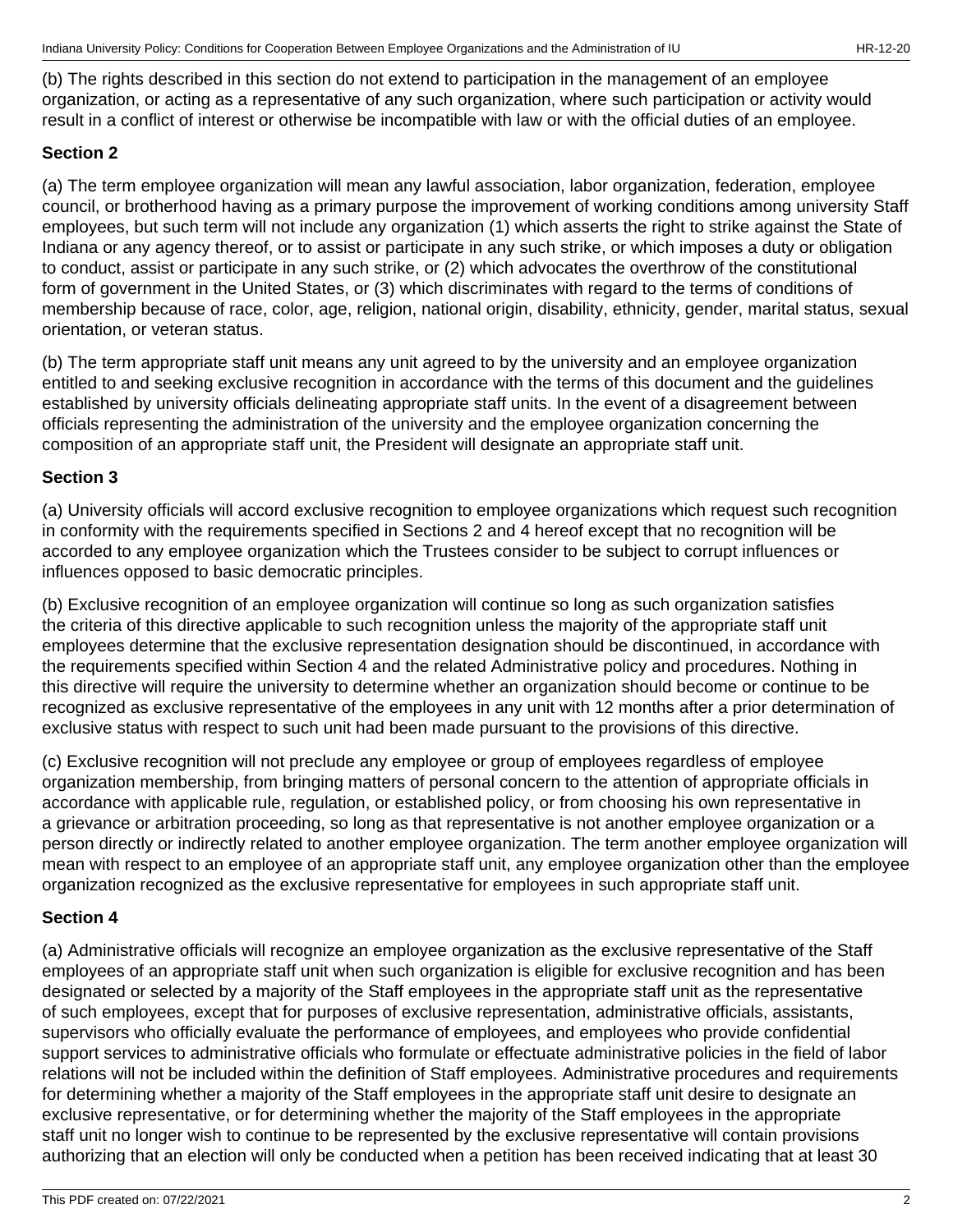percent of the employees within the appropriate staff unit favor an election and that a prior election concerning exclusive representation has not been held during the 12-month period preceding receipt of the petition.

(b) When an employee organization has been recognized as the exclusive representative of employees of an appropriate staff unit it will be entitled:

(1) to speak on behalf of all Staff employees within the appropriate staff unit and will be responsible for representing the interests of all such employees without discrimination and without regard to employee organization membership;

(2) to have organizational membership dues collected by paycheck withholding upon signed written request of employee conforming to law;

(3) to be given the opportunity upon request of the employee to be represented at discussions between administrative officials or their representatives and employees or employee representatives concerning grievances, Staff policies and practices, or other matters affecting general working conditions of employees; and

(4) to call for discussions, with administrative official representatives for the purpose of negotiating joint written recommendations to the Trustees of the university every three years on matters of personnel policy and working conditions and annually over how the designated wage and salaries budget funds for Staff employees' wages and salaries should be allocated among the Staff employees in the appropriate staff unit. Such discussions are to commence on or after February 1st and conclude by May 31st, or ten calendar days after the conclusion of a coinciding session of the state legislature, whichever is later. This time period includes the employee organization's internal procedures for obtaining acceptance of the recommendations.

(5) In addition to the discussions provided under paragraph (4) above, the exclusive representative is entitled to call for a special conference with administrative officials whenever there are substantial new developments or changes that may have a meaningful impact on either the job security or working conditions of the Staff employees in the appropriate staff unit.

(6) This privilege will not be construed to extend to such areas of discretion and policy as the mission of the university, its budget as approved by the Board of Trustees including the wage and salaries portion designated for Staff employees in the appropriate staff unit, its organization and assignment of its Staff, or the technology of performing its work.

(7) The administrative officials and representatives of the exclusive representatives designated to participate in these discussions will meet as frequently as necessary and make an earnest effort to come to agreement concerning joint written recommendations. In the event that there are unavoidable circumstances which delay the designated administrative officials and the representatives of the exclusive representative from reaching jointly agreed upon recommendations by the end of the discussion period, the discussion period may be extended by mutual agreement.

(8) Other formal rules and conditions for discussions between administrative officials and exclusive representatives of appropriate staff units may be established from time to time as necessary by the Trustees of the university.

# **Section 5**

Management officials retain the right and responsibility, (a) to direct employees of the university; (b) to hire, promote, transfer, assign, and retain employees in positions, and to suspend, demote, discharge, or take other disciplinary action against an employee; (c) to relieve employees from duties because of lack of work or for other legitimate reasons; (d) to maintain the efficiency of the operations entrusted to them (e) to determine the methods, means and Staff by which such operations are to be conducted; and (f) to take whatever actions may be necessary to carry out the mission of the university.

# **Section 6**

Administrative procedures for the handling of employee grievances will contain the following provisions and conditions: (1) any grievance and arbitration procedure will extend only to the interpretation or application of university policy and not to changes in or proposed changes in university policy; (2) the aggrieved employee